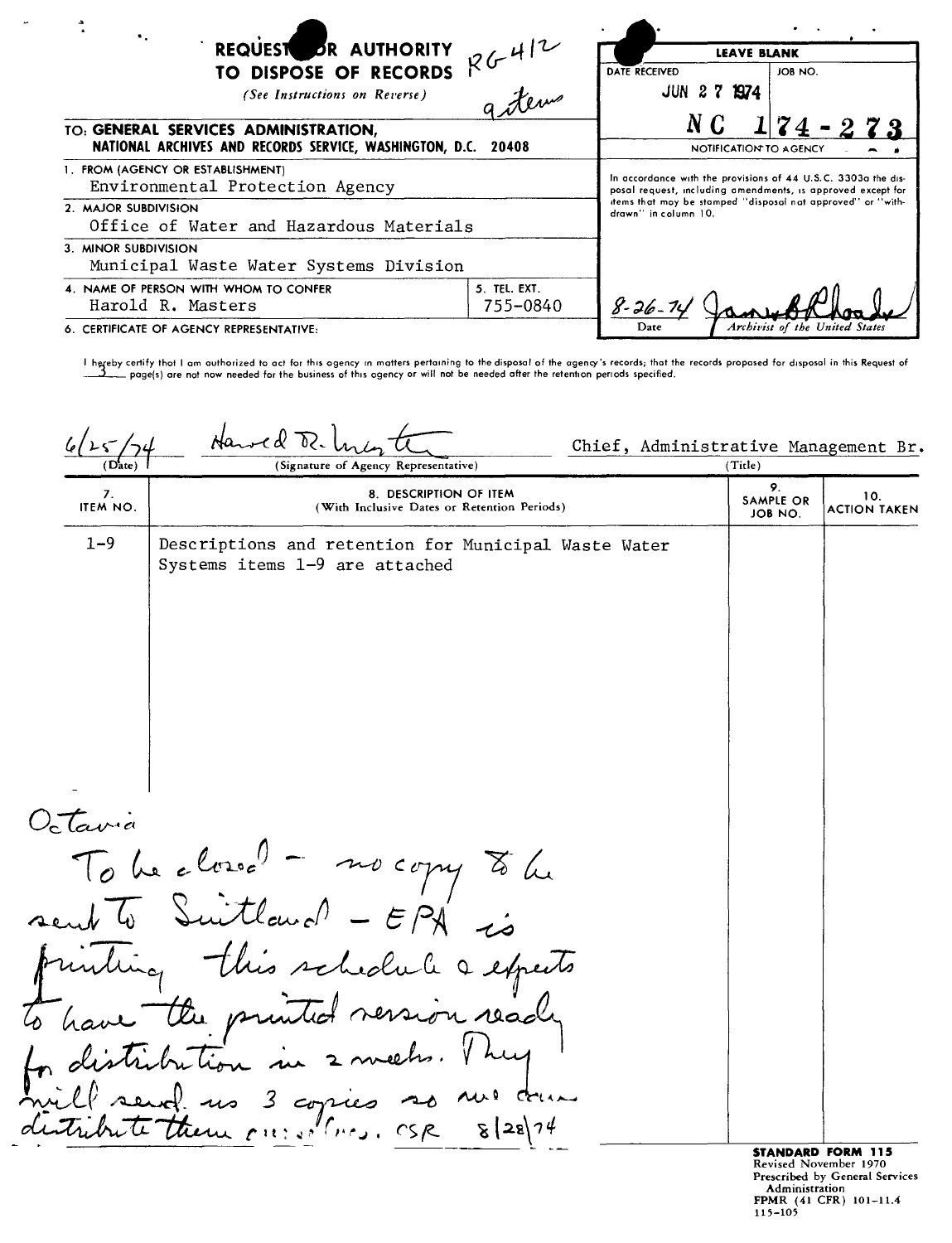| ENVIRONMENTAL PROTECTION AGENCY | MANUAL             |
|---------------------------------|--------------------|
| APPENDIX B                      | RECORDS MANAGEMENT |
| RECORDS CONTROL SCHEDULES       |                    |

## . MUNICIPAL WASTE WATER SYSTEMS DIVISION

The records described below relate to the processing, reporting, and maintaining data relating to the needs and grants for: and the cost of waste water systems. Development of standards, regulations, and guidelines for the operation and maintenance of waste water systems. Conducting of the needs survey and the management of obligations and outlays in the construction grants program.

|   | Item | Name and Description of Record/File                                                                                                                                                                                                                                                                                                                                                                                                                          | Retention Period<br>and Disposition                                                                                                                                                                              |
|---|------|--------------------------------------------------------------------------------------------------------------------------------------------------------------------------------------------------------------------------------------------------------------------------------------------------------------------------------------------------------------------------------------------------------------------------------------------------------------|------------------------------------------------------------------------------------------------------------------------------------------------------------------------------------------------------------------|
|   | 1.   | General Inquiry and Response File<br>(INR). File Contains letters from<br>Senators, Representatives, commun-<br>ity leaders, State representatives,<br>trade organization leaders, and<br>others dealing with grants or pro-<br>jects, equipment or supplies, or<br>some technical phase or aspect of<br>waste water treatment.                                                                                                                              | Retention: Retain 1 year.<br>Disposition: Rreak file<br>at end of year. Keep in<br>office 1 year, then des-<br>troy.                                                                                             |
| R | 2.   | Grants - Obligations and Outlays<br>(GRO). Summaries and detailed esti-<br>mates of construction grants, quar-<br>terly outlay projections, directives<br>to regions on awards, methods and<br>procedures for allotment, legal<br>opinions, presentation and briefing<br>material for congressional<br>hearings, reports of obligations<br>and outlays by States and terri-<br>tories, project registers, 30%<br>reimbursable program, status of<br>funding. | Retention: Permanent<br>Disposition: Break file<br>at end of 2 years. Keep<br>in office 2 years, then<br>send to Federal Records<br>Center. Keep in FRC for<br>15 years, then offer to<br>the National Archives. |
|   | 3.   | Legislation file. Contains copies<br>of acts, analysis of acts and                                                                                                                                                                                                                                                                                                                                                                                           | Retain 10<br>Retention:<br>years.                                                                                                                                                                                |

÷,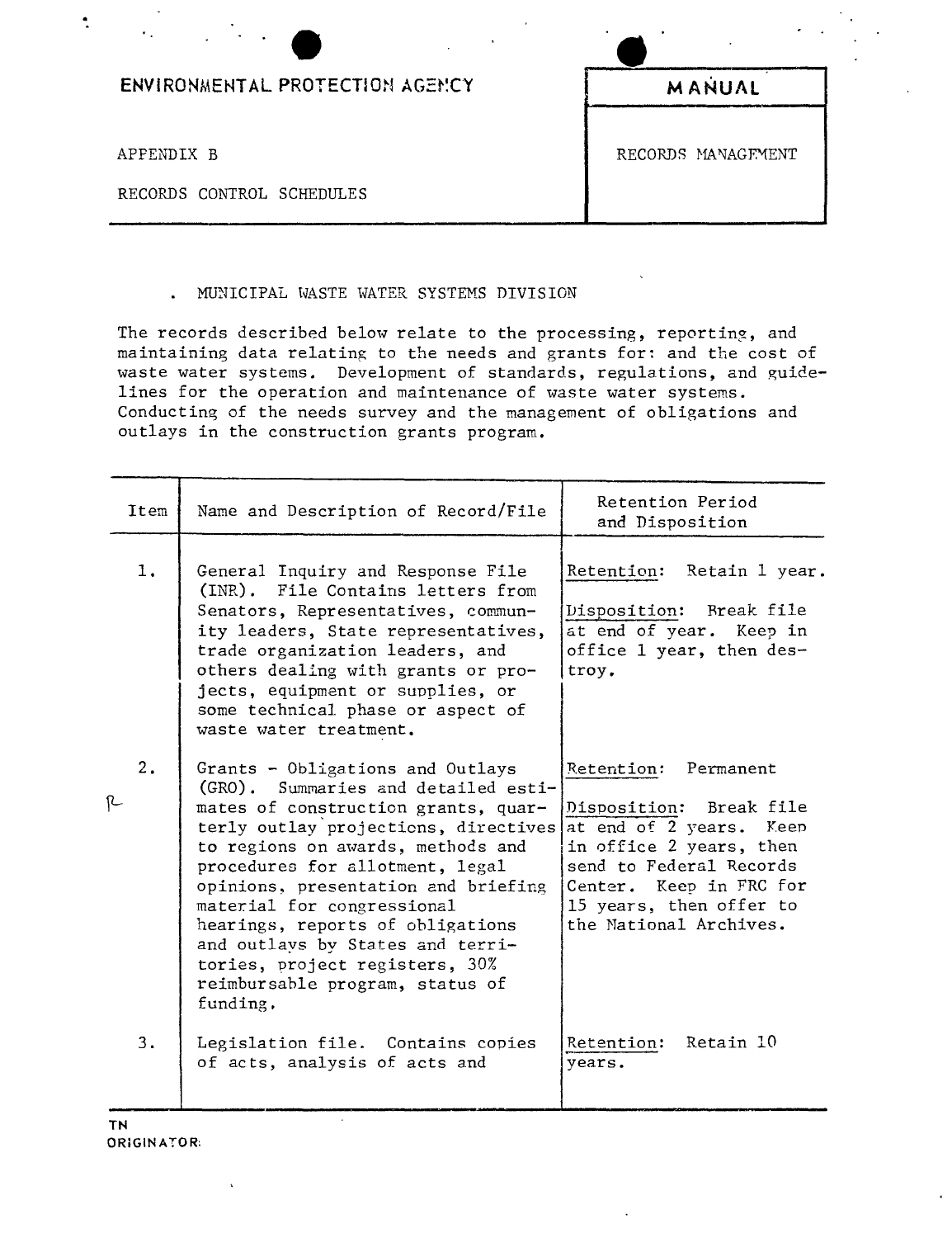| MANUAL |  |  |  |
|--------|--|--|--|
|        |  |  |  |

 $\langle \cdot \rangle$ 

 $\hat{\mathbf{r}}$ 

 $\frac{1}{2}$ 

APPENDIX B

RECORDS MANAGEMENT **RECORDS CONTROL SCHEDULES** 

| Item | Name and Description of Record/File                                                                                                                                                                                           | Retention Period<br>and Disposition                                                                                                                                        |
|------|-------------------------------------------------------------------------------------------------------------------------------------------------------------------------------------------------------------------------------|----------------------------------------------------------------------------------------------------------------------------------------------------------------------------|
|      | amendments, reports on compliance<br>with acts, news clips, congres-<br>sional and interagency correspon-<br>dance, data on implementation,<br>hearing transcripts, press releases,<br>etc.                                   | Disposition: Preak file<br>at end of 2 years. Keep<br>in office 1 year, then<br>send to Federal Records<br>Center. Keep in FRC for<br>9 years, then destroy.               |
| 4.   | Needs Survey File (NDS). Contains<br>copies of completed questionnaires,<br>briefing notes for congressional                                                                                                                  | Retention: Retain 10<br>years after completion of<br>survey.                                                                                                               |
|      | hearings, census reports, reports<br>on meetings with OMB, survey ques-<br>tionnaire design data and evaluation<br>reports, survey methods and tech-<br>niques, comments on surveys, survey<br>schedules, and survey reports. | Disposition: Break file<br>upon completion of survey.<br>Keep in office 1 year,<br>then send to Federal<br>Records Center.<br>Keep in<br>FRC for 9 years, then<br>destroy. |
| 5.   | Permit processing File (PMT).<br>Municipal permits, lists of regional<br>coordinators, design of program,                                                                                                                     | Retain 12<br>Retention:<br>years.                                                                                                                                          |
|      | procedures for issuing permits, For-<br>mat for permits, permit program<br>status, inquiries regarding permit<br>program, applications for permits.                                                                           | Disposition: Break file<br>at end of 2 years. Keep<br>in office 1 year, then<br>send to Federal Records<br>Center. Keep in FRC for<br>11 years, then destroy.              |
| 6.   | Plant Efficiency (210) Survey File.<br>List of survey questions, survey<br>form design, survey procedures and<br>methodology, survey schedules, and<br>completed questionnaires.                                              | Retention: Retain 10<br>years after completion of<br>survey.                                                                                                               |
|      |                                                                                                                                                                                                                               | Disposition:<br>Break file<br>upon completion of survey.<br>Keep in office 1 year,<br>then send to Federal<br>Records Center.<br>Keep in                                   |

 $\hat{\mathcal{A}}$